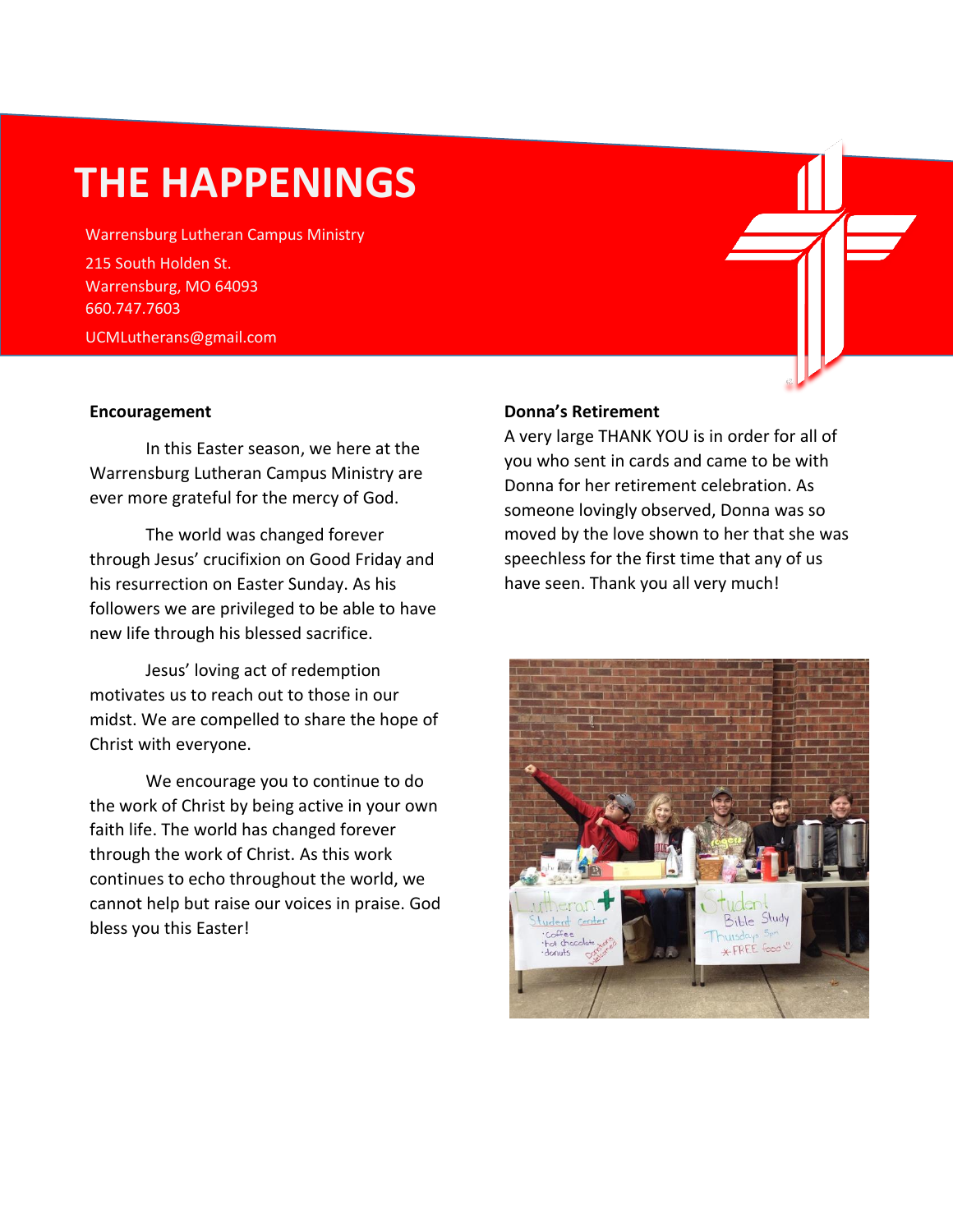#### **Catching up**

We have been happy to engage in a lot of community building throughout the start of the Spring semester. We were able to have a booth at the Spring Involvement Fair at the University and used that time to establish and build relationships with our fellow students. The lives of God's people are truly amazing!

Our weekly Bible Studies have been growing in attendance this Semester. We have had several area pastors come to lead the studies and teach us more about faithfully following God's word.

Director Jon-Michael Schweigert was the speaker at the Sedalia Zone LWML Rally at Heit's point. The Christians there provided us with a wonderful ingathering of food and a generous love offering. Thank you very much!

We participated in an Interfaith Dialogue that the Religious Student Organizations put together. It was an interesting time for us to be able to express why we are Lutheran and what that means to us.

Our Pre-Finals End of the Year Bonfire was a big success. We were all able to relax and enjoy fellowship before finals.



#### **Will you help serve God's Kingdom?**

At the Warrensburg Lutheran Campus Ministry we are deeply grateful to those who are assisting us in proclaiming Jesus Christ to the University of Central Missouri. **We need your help** to continue serving in this way. There are many activities and ministries that we would like to be able to offer that we are unable to offer due to lack of funds. We have been privileged to form Thrivent Action Plans for workdays that meet part of the maintenance we require, but there is always more that needs doing.

If you or your organization is looking for a way to participate in furthering God's kingdom by impacting students (local and international, churched and unchurched), we invite you to *please* consider sending a donation to the Warrensburg Lutheran Campus Ministry.

We are sincerely appreciative of your support and pray God's blessings upon your upcoming holiday season!